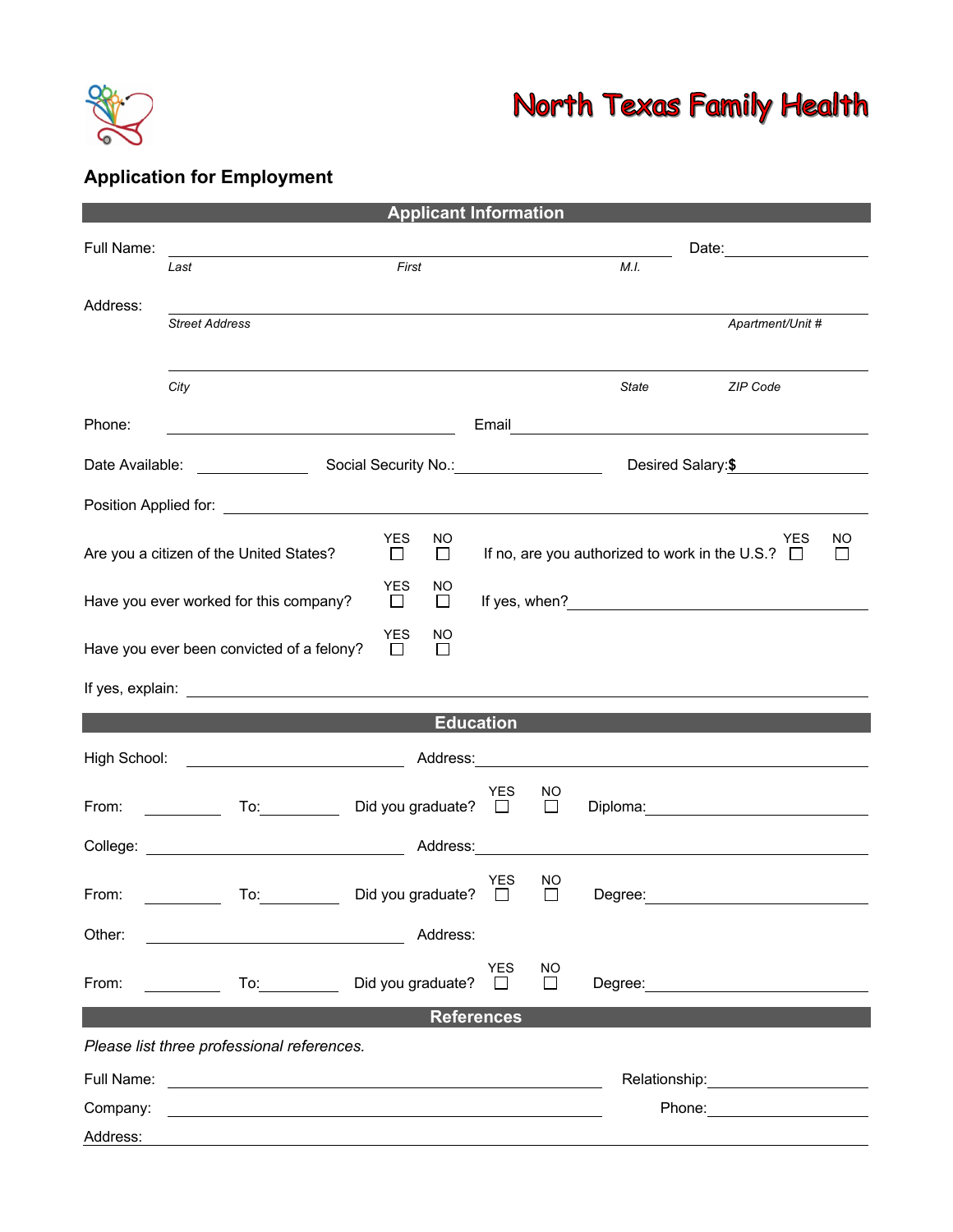| Full Name: | <u> 1980 - Andrea Station Barbara, actor a component de la componentación de la componentación de la componentaci</u>                                                                                                          | Relationship: Network of the American Assembly Press, and the Assembly Press, and the Assembly Press, and the                                                                                                                                                                             |                                                                                                                                                                                                                                |  |  |  |  |
|------------|--------------------------------------------------------------------------------------------------------------------------------------------------------------------------------------------------------------------------------|-------------------------------------------------------------------------------------------------------------------------------------------------------------------------------------------------------------------------------------------------------------------------------------------|--------------------------------------------------------------------------------------------------------------------------------------------------------------------------------------------------------------------------------|--|--|--|--|
| Company:   | <u> 1989 - Andrea Santa Andrea Andrea Santa Andrea Andrea Andrea Andrea Andrea Andrea Andrea Andrea Andrea Andre</u>                                                                                                           |                                                                                                                                                                                                                                                                                           | Phone: _______________________                                                                                                                                                                                                 |  |  |  |  |
| Address:   | ,我们也不会有什么。""我们的人,我们也不会有什么?""我们的人,我们也不会有什么?""我们的人,我们也不会有什么?""我们的人,我们也不会有什么?""我们的人                                                                                                                                               |                                                                                                                                                                                                                                                                                           |                                                                                                                                                                                                                                |  |  |  |  |
| Full Name: |                                                                                                                                                                                                                                | Relationship: Network of the Assembly Present and Assembly Present and Assembly Present and Assembly Present and Assembly Present and Assembly Present and Assembly Present and Assembly Present and Assembly Present and Asse<br><u> 1989 - Johann Barnett, fransk politik (d. 1989)</u> |                                                                                                                                                                                                                                |  |  |  |  |
| Company:   | <u> 1980 - Andrea Stadt Britain, amerikansk politik (* 1950)</u>                                                                                                                                                               |                                                                                                                                                                                                                                                                                           |                                                                                                                                                                                                                                |  |  |  |  |
| Address:   |                                                                                                                                                                                                                                |                                                                                                                                                                                                                                                                                           |                                                                                                                                                                                                                                |  |  |  |  |
|            | <b>Previous Employment</b>                                                                                                                                                                                                     |                                                                                                                                                                                                                                                                                           |                                                                                                                                                                                                                                |  |  |  |  |
| Company:   | <u> 1989 - Johann Stoff, amerikansk politiker (d. 1989)</u>                                                                                                                                                                    |                                                                                                                                                                                                                                                                                           | Phone: ________________________                                                                                                                                                                                                |  |  |  |  |
| Address:   |                                                                                                                                                                                                                                |                                                                                                                                                                                                                                                                                           | Supervisor: Victor Control Control Control Control Control Control Control Control Control Control Control Control Control Control Control Control Control Control Control Control Control Control Control Control Control Con |  |  |  |  |
| Job Title: | Starting Salary:\$<br><u> 1980 - Johann Barn, mars eta bainar eta baina eta baina eta baina eta baina eta baina eta baina eta baina e</u>                                                                                      |                                                                                                                                                                                                                                                                                           | Ending Salary: \$                                                                                                                                                                                                              |  |  |  |  |
|            |                                                                                                                                                                                                                                |                                                                                                                                                                                                                                                                                           |                                                                                                                                                                                                                                |  |  |  |  |
| From:      |                                                                                                                                                                                                                                | Reason for Leaving:<br>Notice that the set of the set of the set of the set of the set of the set of the set of the set of the set of the set of the set of the set of the set of the set of the set of the set of the set of th                                                          |                                                                                                                                                                                                                                |  |  |  |  |
|            | YES<br>May we contact your previous supervisor for a reference?<br>$\perp$                                                                                                                                                     | NO<br>$\Box$                                                                                                                                                                                                                                                                              |                                                                                                                                                                                                                                |  |  |  |  |
|            |                                                                                                                                                                                                                                |                                                                                                                                                                                                                                                                                           |                                                                                                                                                                                                                                |  |  |  |  |
| Company:   |                                                                                                                                                                                                                                |                                                                                                                                                                                                                                                                                           |                                                                                                                                                                                                                                |  |  |  |  |
| Address:   | <u> 1989 - Johann Barn, mars ann an t-Amhain Aonaichte ann an t-Aonaichte ann an t-Aonaichte ann an t-Aonaichte a</u>                                                                                                          |                                                                                                                                                                                                                                                                                           | Supervisor: Victor Contract Contract Contract Contract Contract Contract Contract Contract Contract Contract Co                                                                                                                |  |  |  |  |
| Job Title: | Starting Salary: \$                                                                                                                                                                                                            |                                                                                                                                                                                                                                                                                           | Ending Salary: \$                                                                                                                                                                                                              |  |  |  |  |
|            |                                                                                                                                                                                                                                |                                                                                                                                                                                                                                                                                           |                                                                                                                                                                                                                                |  |  |  |  |
| From:      | To: the contract of the contract of the contract of the contract of the contract of the contract of the contract of the contract of the contract of the contract of the contract of the contract of the contract of the contra |                                                                                                                                                                                                                                                                                           | Reason for Leaving: <u>_________________________________</u>                                                                                                                                                                   |  |  |  |  |
|            | <b>YES</b><br>May we contact your previous supervisor for a reference?                                                                                                                                                         | <b>NO</b><br>$\mathsf{L}$                                                                                                                                                                                                                                                                 |                                                                                                                                                                                                                                |  |  |  |  |
| Company:   |                                                                                                                                                                                                                                |                                                                                                                                                                                                                                                                                           | Phone: <u>with the state of the state of the state of</u>                                                                                                                                                                      |  |  |  |  |
| Address:   | <u> 1989 - Johann Stoff, deutscher Stoffen und der Stoffen und der Stoffen und der Stoffen und der Stoffen und der</u>                                                                                                         |                                                                                                                                                                                                                                                                                           | Supervisor: National Assembly Properties                                                                                                                                                                                       |  |  |  |  |
| Job Title: |                                                                                                                                                                                                                                | Starting Salary:\$                                                                                                                                                                                                                                                                        |                                                                                                                                                                                                                                |  |  |  |  |
|            | Responsibilities: Network and the second state of the second state of the second state of the second state of the second state of the second state of the second state of the second state of the second state of the second s |                                                                                                                                                                                                                                                                                           |                                                                                                                                                                                                                                |  |  |  |  |
| From:      |                                                                                                                                                                                                                                |                                                                                                                                                                                                                                                                                           | Reason for Leaving: The contract of the contract of the contract of the contract of the contract of the contract of the contract of the contract of the contract of the contract of the contract of the contract of the contra |  |  |  |  |
|            | <b>YES</b><br>May we contact your previous supervisor for a reference?<br>ΙI                                                                                                                                                   | <b>NO</b><br>$\perp$                                                                                                                                                                                                                                                                      |                                                                                                                                                                                                                                |  |  |  |  |